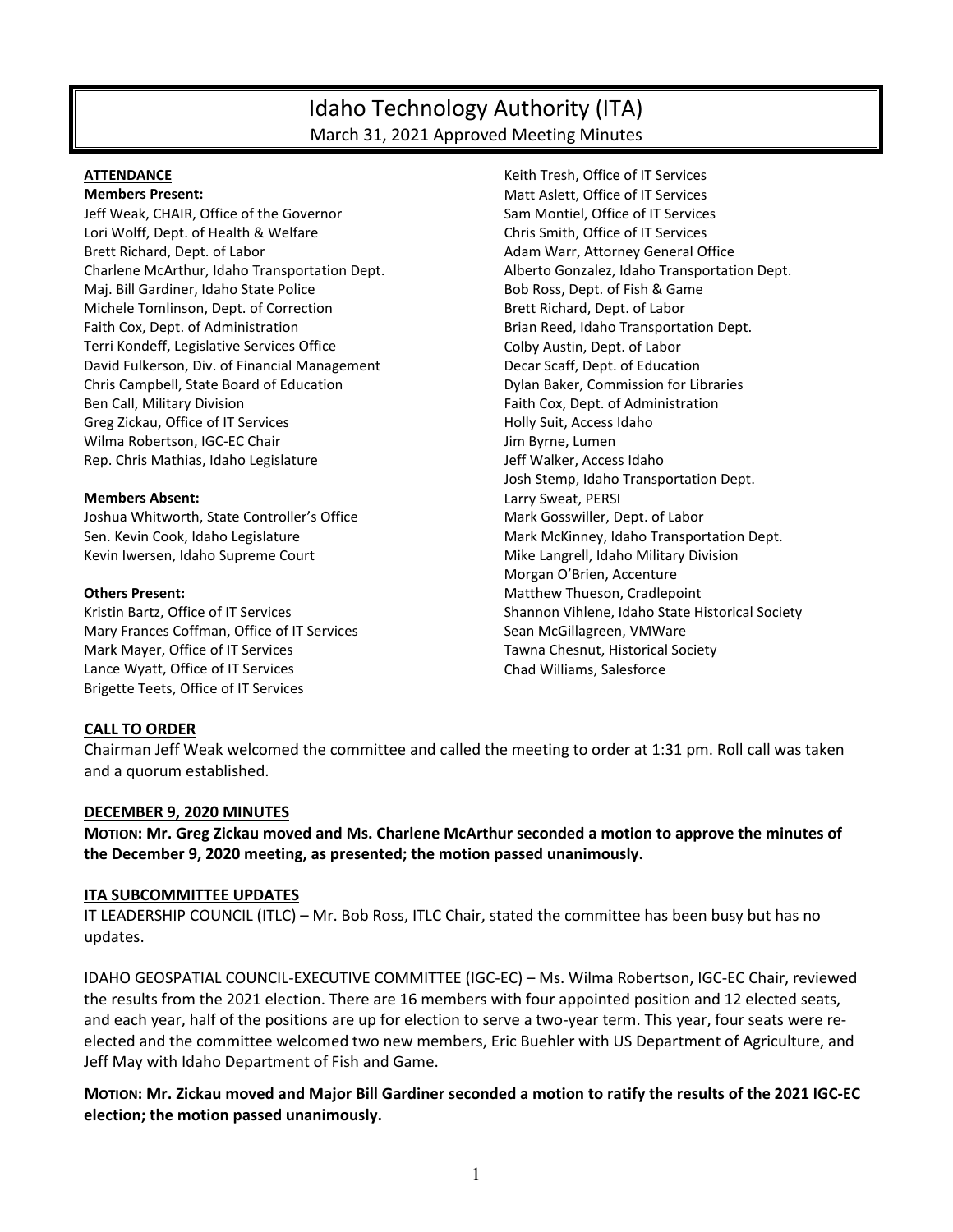# **ITA POLICIES**

# **ITA Policy P5030 – GIS Framework Standards Development**

Ms. Robertson reviewed the changes to the policy. A new process to develop, review, and approve GIS Data Standards was developed, which streamlines the creation and approval process, and removes redundant steps.

# **MOTION: Mr. David Fulkerson moved and Ms. McArthur seconded a motion to approved ITA Policy P5030; the motion passed unanimously.**

# **ITA Policy P1010 – IT Policies, Standards and Guidelines Framework**

Mr. Keith Tresh, Chief Information Security Officer for Office of IT Services, reviewed the changes to the policy. Definitions were moved to G105 – Glossary of Terms. Changed the two-year maximum implementation period to six months. This does not affect any current policies in creating unfunded mandates and agencies are able to take advantage of the exemption process if needed.

Mr. Ross noted this policy was edited and approved by ITLC but the policy before the committee is not the approved version.

Mr. Tresh apologized as the changes were made and it appears the wrong version was given to the committee.

Major Gardiner asked about the six month implementation period and whether this is an industry standard. Mr. Tresh responded this was a time frame agreed upon between the ITLC and the CISO office to ensure policies with a short time window, such as implementing cybersecurity policies, are addressed as quickly as possible.

Ms. McArthur asked for clarification on the time frames.

# **Chairman Weak tabled this policy until the next ITA meeting.**

# **ITA Policy P1020 – Idaho.Gov Portal Privacy Notice**

Mr. Tresh reviewed the changes to the policy. Definitions were moved to G105 – Glossary of Terms and fixed bullet numbering and formatting.

Mr. Ross noted this policy was also edited and approved by ITLC but the policy before the committee is not the approved version. Section IV under Policy, section numbers should read A through N.

# **MOTION: Ms. Robertson moved and Mr. Chris Campbell seconded a motion to approved ITA Policy P5030 as amended; the motion passed unanimously.**

# **ITA Policy P2040 – Risk Assessment**

Mr. Tresh reviewed the changes to the policy. Clerical updates were made to the abstract to align with the most current industry standard model. The definitions were also moved to G105 – Glossary of Terms. Mr. Tresh reminded the committee that per executive order, network penetration testing is already required to be conducted by all state agencies, so the requirement was further defined through a three-year plan in the policy. Results and corrective actions need to be forwarded to ITS CISO within 30 days of the test.

Mr. Fulkerson asked for clarification on the 30 day time frame and whether the requirement is for 30 days from the completion of the test or 30 days from the time the report is received from the third party tester. Mr. Tresh advised it is 30 days from the date the test results are received by the agency.

Ms. McArthur verified this is the version approved by ITLC. She further questioned some consistencies in language for large-scale projects. Asked about some definitions for project failure and major change of an IT project as defined in the policy. Ms. McArthur is concerned about the 30 day window to submit corrective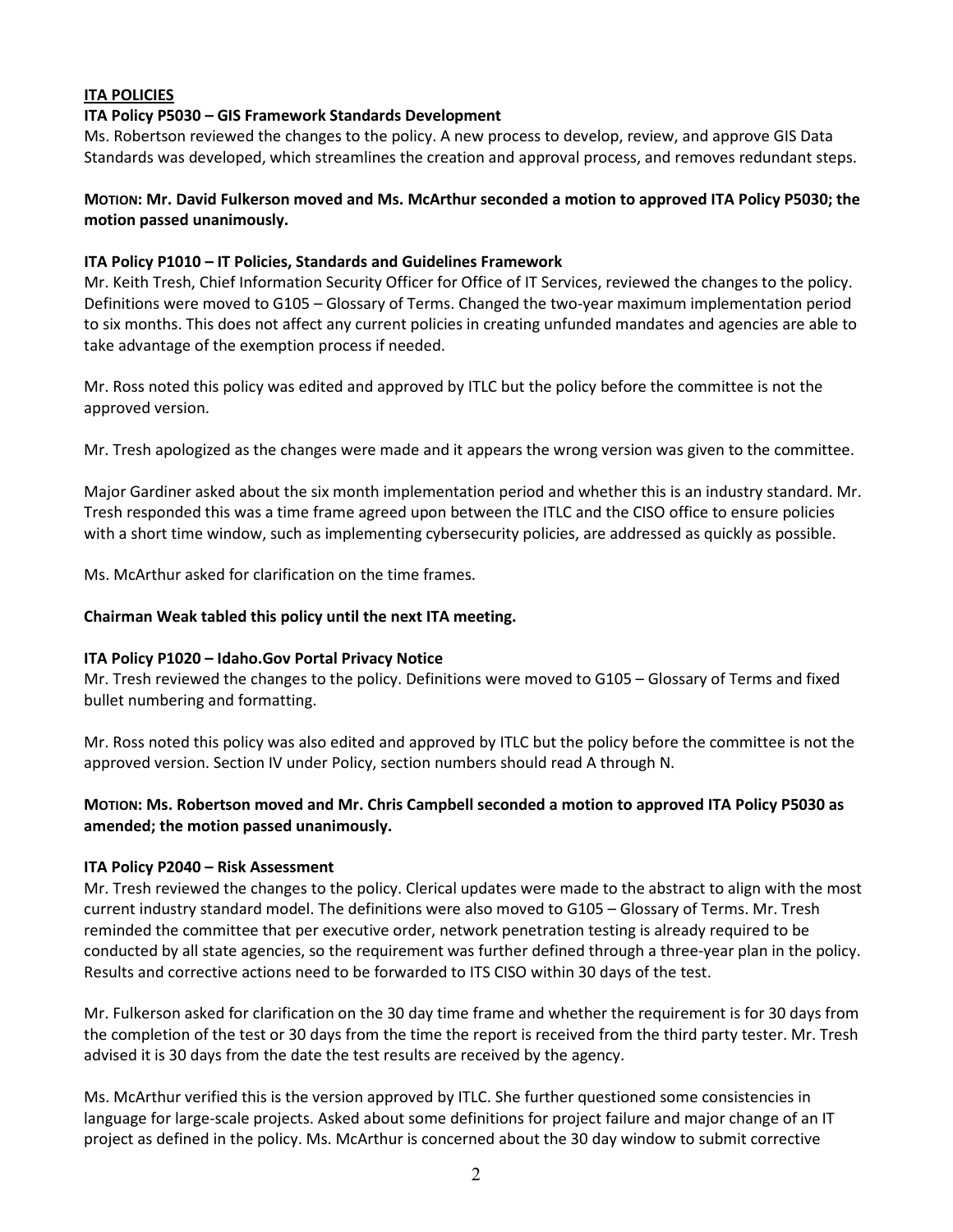actions as it takes ITD a minimum of 60 days to get approval from their board. She is also concerned about the sequencing of events and would like agencies to be able to do their own assessment first, take corrective actions, then bring in a third party for the penetration testing to see how they are doing.

Mr. Tresh responded that the three year time frame is intended to be a cycle because they recognize that agencies will be at different stages. The intent is to ensure the third-party penetration testing is done at least once every three years as required by executive order. Mr. Tresh deferred on the definitions as those weren't changed in this modification.

Ms. McArthur recommended sending this back to ITLC to scrub the language for consistency.

Major Gardiner seconded what Ms. McArthur stated about the 30 days. Agencies with board oversight will have a difficult time meeting that requirement.

Ms. McArthur was further concerned about the exemption request process and the amount of paperwork that would cause. With the ITD board, items need to be submitted two to three weeks prior to the board meeting and then they take a 30-day review period, so it could be up to 90 days before they could get something submitted.

Chairman Weak agreed to send P2040 back to ITLC to clean up some of the details and add some language to delineate between agencies with and without boards as well as funding mandates.

Major Gardiner commented that 90 days should work for all agencies and the corrective action plan could outline any funding mandates that might need to be addressed.

Mr. Zickau agreed with cleaning up the language on P2040. He asked Mr. Tresh to clarify how this puts the Governor's executive order into policy and also to review the existing components of this policy agencies have already been operating under.

Mr. Tresh explained the 2017 executive order was renewed by Governor Little. It required penetration testing for all agencies but doesn't provide detail on how to conduct them. The modifications outlined in P2040 gives agencies guidance on how to do that and specifies using a third party in order to get a non-biased test. Agrees it would be reasonable to allow agencies 90 days from receiving the test results to submit. Mr. Tresh advised they did not touch the rest of the policy, just added the details for how the penetration testing should be conducted.

Mr. Zickau asked if the cybersecurity industry recognized self-testing as acceptable practice. Mr. Tresh replied that an internal testing is not acceptable for auditing requirements.

Ms. McArthur asked what is the difference is between a vulnerability assessment and a penetration test. Mr. Tresh replied that vulnerability assessments are an industry standard and should be on going within an organization. The penetration testing only needs to be conducted every three years.

Ms. McArthur inquired about the cost of testing. Mr. Tresh replied that ITS spent approximately \$10,000 but it can range between \$8,000 to \$30,000 depending on the size of the agency.

Chairman Weak advised that funding for the penetration testing should already be included in each agency's budgets as it was added when the executive order was implemented. Mr. Tresh added that vulnerability assessments are generally included with penetration testing. Additionally, vulnerability assessments should be an ongoing practice with existing tools and resources.

**Chairman Weak tabled policy P2040 until the next ITA meeting to allow ITLC to revisit issues addressed.**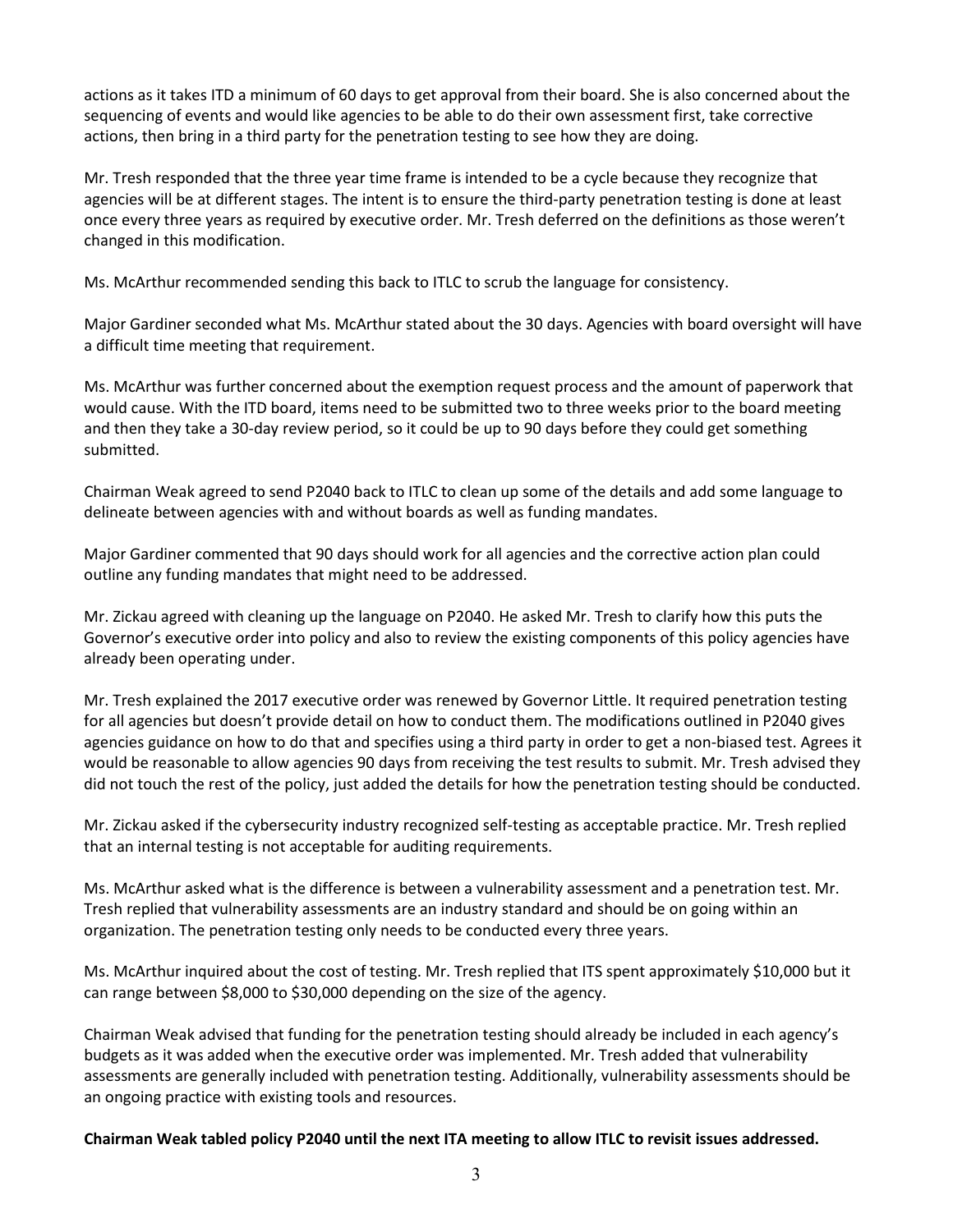# **ITA Policy P4590 – Cybersecurity Incident and Breach Reporting Response Management**

Mr. Tresh reviewed the changes to the policy. References to guidelines G525 and G585 were removed as they were both consolidated into standard S6010.

Mr. Ross noted this policy presented to ITLC. After some suggestions were made, the policy was withdrawn and the policy before the committee does not contain any of the edits suggested by ITLC.

# **MOTION: Major Gardiner moved and Mr. Zickau seconded a motion to approved ITA Policy P4590; discussion followed to consider P4590 together with Standard S6010 as they go together.**

# **ITA Standard S6010 – Incident Reporting Handbook**

Chairman Weak provided some background on this standard. Normally, ITA would not consider standards as they are approved at the subcommittee level. S6010 was not approved by ITLC and has been cleaned up with help from the technical working group and considered input from ITLC and stakeholders. Because of the importance of incident reporting and the need to update this standard, he made the decision to add it to the ITA agenda rather than wait for the next ITLC meeting.

Mr. Tresh reviewed the changes to the standard. After the last ITLC meeting, they met with the dissenting members to work through some of the issues. They corrected and updated the definitions for personally identifiable information (PII) to be consistent with Idaho statute. They addressed concerns that information was missing from incorporating G525 and G585 by auditing the information to verify nothing had been left out. There was only one section that did not get incorporated verbatim, which had to do with two processes – one for ITS customers and one for non-ITS customers. They also addressed concerns this standard would increase security requirements for existing systems, which is not the case. This standard addresses the process for incident reporting only. Accurate reporting is needed to be able to address cybersecurity threats to ensure the funding is in place and the focus is in the right place. To be able to do this, the statistics are needed from all agencies. The standard also clarifies that breaches are to be reported within 24 hours and incidents are to be reported within five business days, per statute and insurance requirements.

Ms. McArthur stated concerns about the incident reporting examples creating an unnecessary burden of reporting for her staff. Would also like the PII definition to be clarified.

Ms. Lori Wolff stated some of the same concerns about the PII definition and incident reporting examples.

Mr. Tresh advised that none of the Idaho statutes define personal information and not PII as defined by the federal government or National Institute of Standards and Technology (NIST). Mr. Tresh commented on the difference between a phishing email and a phishing campaign.

Ms. Wolff provided some clarification to their experience with PII issues when the state requirement was more stringent that the federal guidelines. They had to take some additional steps when going live with the vaccine website.

Mr. Fulkerson also had questions about phishing campaigns.

Mr. Chris Campbell pointed out the bullet numbers in the table of contents skips from eight (VIII) to ten (X). Mr. Tresh said they would look at that. Mr. Campbell also noted two statutes, Idaho Code § 33-133, which identifies PII for education, and Idaho Code § 18-31-22, which identifies PII in criminal code. Mr. Tresh indicated they would include those.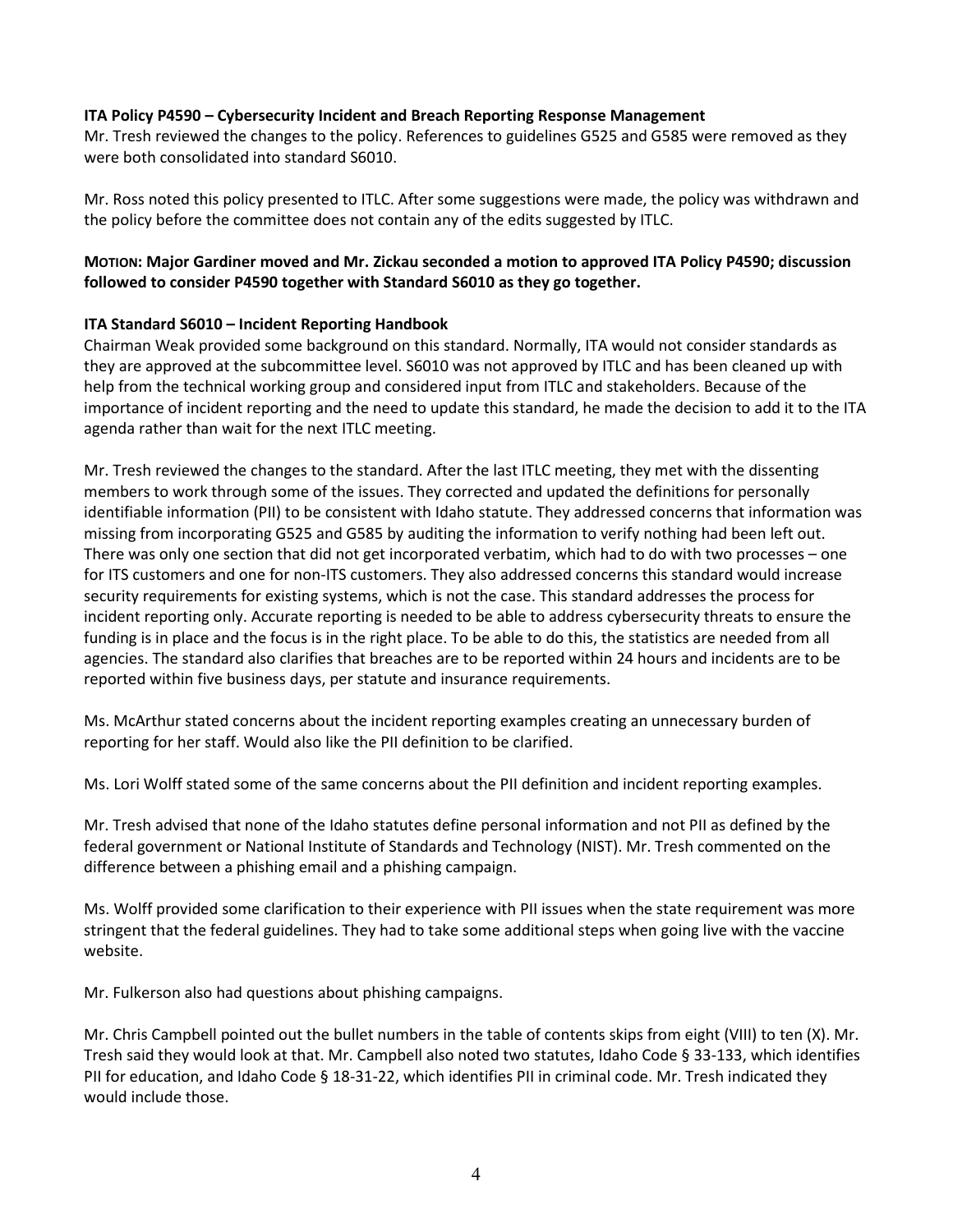Ms. Faith Cox requested clarification for PII to include requirements for what constitutes a breach of PII since each component needs to be combined with another to be considered a breach.

# **Chairman Weak tabled standard S6010 until the next ITA meeting to allow ITLC to revisit issues addressed.**

# **Major Gardiner withdrew his motion to approve policy P4590.**

Mr. Fulkerson commented on the importance of this topic to move quickly and recognizes the need to send this back to ITLC to keep it at the top of the list. Cybersecurity issues are important to the bond agencies and other financial institutions as they frequently ask what the state is doing to address it to make sure they are protected. Mr. Ross advised the next ITLC meeting is in three weeks and will be able to get this addressed right away.

Ms. McArthur further added that cybersecurity is at the top of ITD's priority list, especially related to DMV data. She is focused on having her staff keep data safe and not pushing papers for exemptions and reporting just for the sake of doing work.

# **CYBERSECURITY TECHNICAL WORKING GROUP**

Mr. Tresh provided the committee with information regarding the formal formation of an Enterprise Security Working Group (ESWG). The intent is to promote transparency with the governance and how to best manage the enterprise cybersecurity program. The membership would include all agency Chief Information Security Officers or their designee.

Although there has been a technical working group (TWG), research showed no formal formation of such a group within statute, charters, or through committee action. The ITLC has the power to form a TWG, staff could find no formal action taken by the committee to formalize the group. Mr. Tresh is requesting permission from ITA to create the ESWG as the state's formal cybersecurity technical working group and report to the ITA.

Chairman Weak opened the floor for discussion.

Ms. Robertson asked if non-state entities would be involved similarly to how the IGC-EC operates. Mr. Tresh replied it would not include non-state entities.

Ms. McArthur asked what the relation of the ESWG would be to ITLC. Mr. Tresh deferred to others on the structure of the ITA and its committees. Mr. Zickau clarified some pros and cons. The members of the ESWG are likely to be the people who work for members of the ITA and ITLC. The ESWG can report to either ITA or ITLC; the important thing is we have a formally recognized cybersecurity group. Historically, policies have gone before the subcommittees prior to being approved by the ITA primarily as a professional courtesy; there is no requirement for that process.

Ms. McArthur asked if the existing working group would remain in place or if this would replace that group. Mr. Zickau indicated this is an effort to formally acknowledge the existing group and there is no effort to displace the current members. Chairman Weak added there were three groups consisting of the same people that met about similar issues but there was nothing formalizing the groups. The intent is to formally consolidate those three groups and have them recognized by the ITA. It is also important to give cybersecurity the prominence it deserves as the citizens do not have a choice but to entrust the state with a huge amount of personal data. The state has a huge responsibility to safeguard that information.

Mr. Richard inquired about the existing processes for current IT policies and current work groups. Chairman Weak advised there were three security groups consisting of the same members who worked through all the cybersecurity policies currently in place. Those policies are generally vetted through the ITLC before going before the ITA. Mr. Tresh confirmed there was the Incident Response Task Force, the Critical Controls Working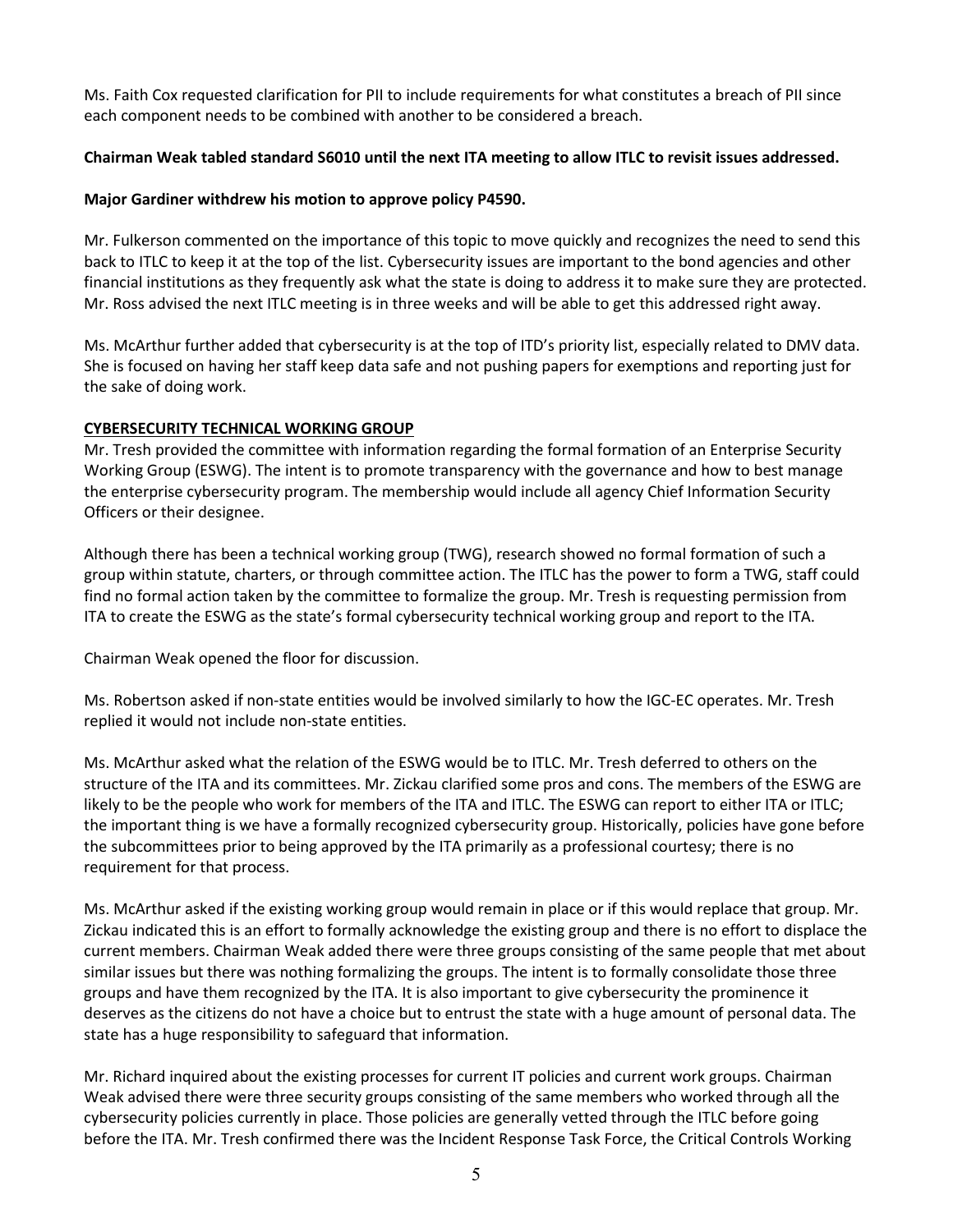Group, and the Cybersecurity Working Group, which accounted for about eight hours of meetings per month. It made more sense to consolidate the three together to address all issues under an Enterprise Security Working Group. This consolidation was discussed with the support of the ITLC chair.

Mr. Ben Call commented on the past direction from the ITA and asked if there has been any consideration for the defined responsibilities of the ESWG and if there would be any overlap with ITLC's responsibilities. Mr. Tresh advised the function of the group would not differ from the current process; the ESWG would still make recommendations to the ITLC on policies and related matters. They are looking to formally recognize the group and create formal processes.

Mr. Ross recalled a conversation with the former ITLC chair about their desire to create a technical working group over security and cybersecurity. Subsequent to that conversation, the topic was addressed at an ITLC meeting where the members gave a head nod agreement to its formation, which then broke into the three separate committees. As he recalls, the existing cybersecurity TWG was formed by ITLC. Chairman Weak asked if Mr. Ross recalled the timeframe of the TWG formation because this is where today's discussion stemmed from: there was nothing in the ITLC minutes that staff could find showing the formal creation of the group. Mr. Ross replied that there probably wouldn't have been anything in the minutes as this was an informal action taken by the committee.

Mr. Zickau proposed the ITA formally recognize the ESWG largely comprised of the individuals currently in the technical working group; their first order of business is to create a charter for ITA to review proposing roles and responsibilities; then the ITA can best determine what form it should take and where it should report.

**MOTION: Mr. Zickau moved the ITA formally recognizes an Enterprise Cybersecurity Working Group to be chaired by the ITS CISO, Keith Tresh; their first order of business is to prepare a working charter for ITA to determine proper organization structure and other elements; Mr. Call seconded; the motion passed unanimously.** 

# **GEM UPDATE**

Alberto Gonzalez, DMV Division Administrator, provided the committee an update on the GEM program. He explained all the services DMV provides and backstory for their modernization. Idaho Transportation Department (ITD) was dealing with a 40-year old legacy mainframe system where they needed to migrate data and eight distinct functions into one primary system and two freight systems. ITD decided to create the new system rather than hire a vendor because of the large failure rates other states were experiencing at the cost of millions of dollars to repair.

Mr. Gonzalez set the record straight about some misconceptions reported with the DMV system in 2018. At the beginning of their implementation timeline in 2016, they contracted with a vendor to replace the ten year old scanners, camera, and signature pads. That vendor began to have serious issues that shut down the systems across the state, which happened to coincide with the rollout of GEM in 2018, causing a lot of negative media attention. The developers from the GEM program were able to recreate the set up and get DMV back online within just a couple hours.

COVID-19 also caused significant delays to an already stressed system. DMV typically processes 10,000-12,000 transactions per day, but in October 2020, those averages went down to 7,000-10,000. It took DMV about two months to normalize production but they are still backlogged and many employees are not back to work yet. They are supplementing with temporary employees to help out.

The root cause of the October 2020 issue was data. They merged 40-year old data that had never been validated and staff spent thousands of hours cleaning and testing data in GEM. Before they went live, they did not realize how bad the data was and it caused significant delays. Since then, a lot of cleanup has occurred, nearly 800